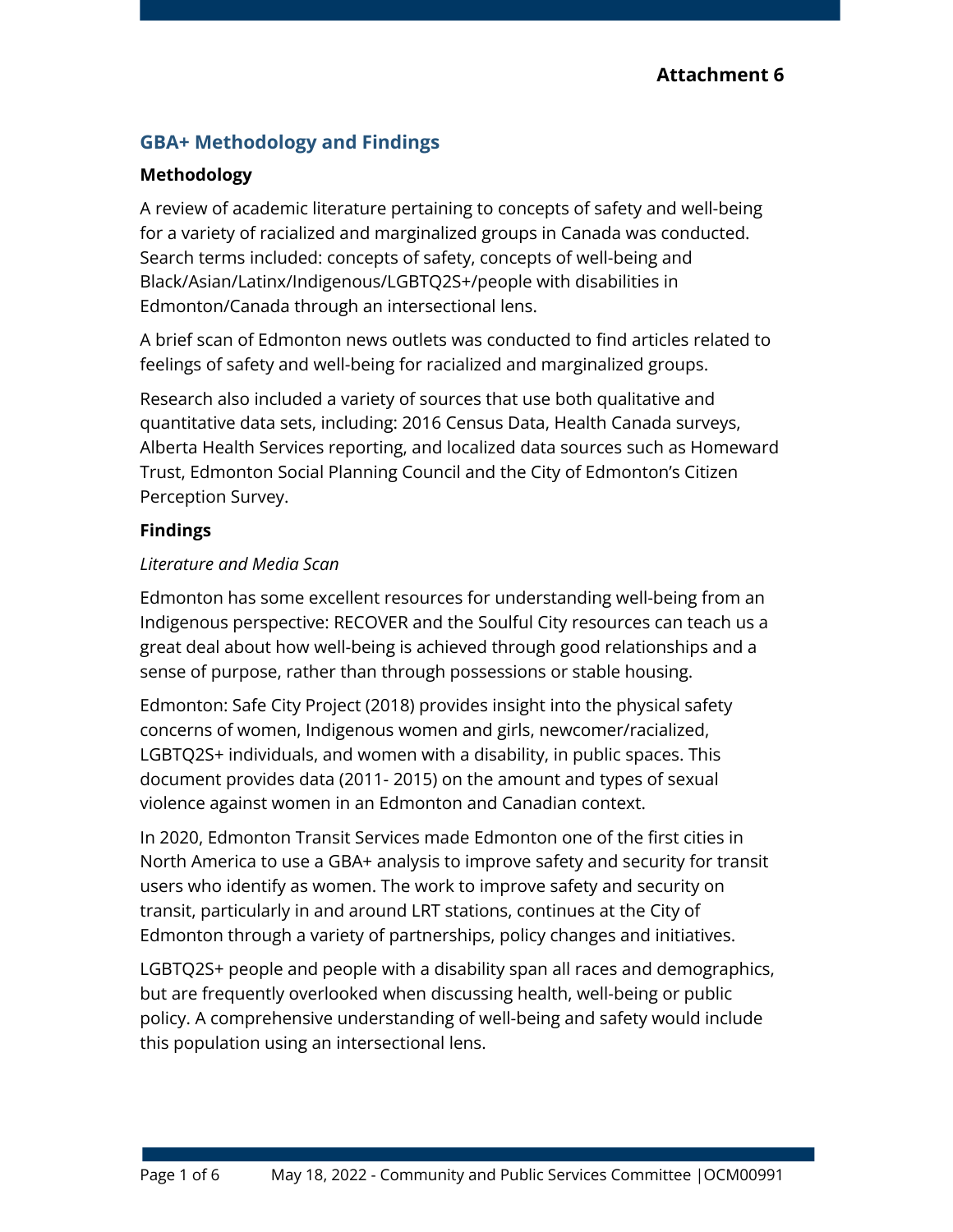People with disabilities have traditionally been seen as "sick" or in need of "repair", so well-being has often been understood as related to their impairment. This attitude is changing so their well-being should be discussed irrespective of their disability.

#### *Federal Data: Safety & Crime*

According to the 2019 General Social Survey (GSS) on Canadians' Safety, nearly half (46 per cent) of Black people aged 15 years and older reported experiencing at least one form of discrimination in the past five years, compared to 16 per cent of the non-Indigenous, non-visible minority population.

Of all Black people, four in ten (41 per cent) experienced discrimination based on their race or skin colour, about 15 times higher than the proportion among the non-Indigenous, non-visible minority population (3 per cent).

Forty-four per cent of First Nations people had experienced discrimination in the five years preceding the survey, as had 24 per cent of Métis and 29 per cent of Inuit.

First Nations, Metis, Inuit (FNMI) homicide victims represented 26 per cent of the national homicide count in 2019 and 27 per cent in 2020, despite only representing 4.6 per cent of the total Canadian population.

Eight per cent of Aboriginal people living in the provinces and territories compared with 18 per cent of non-Aboriginal people reported being the victim of one of the eight types of offences measured by the General Social Survey (GSS) on Victimization.

In 2014, the overall rate of violent victimization among Aboriginal people was more than double that of non-Aboriginal people (163 incidents per 1,000 people versus 74 incidents per 1,000 people).

Aboriginal females (220 violent incidents per 1,000 people) had an overall rate of violent victimization that was double that of Aboriginal males (110 per 1,000), close to triple that of non-Aboriginal females (81 per 1,000) and more than triple that of non-Aboriginal males (66 per 1,000).

The higher rates of victimization observed among Aboriginal people appeared to be related to the increased presence of other risk factors among this group, such as experiencing childhood maltreatment, perceiving social disorder in one's neighbourhood, having been homeless, using drugs, or having fair or poor mental health.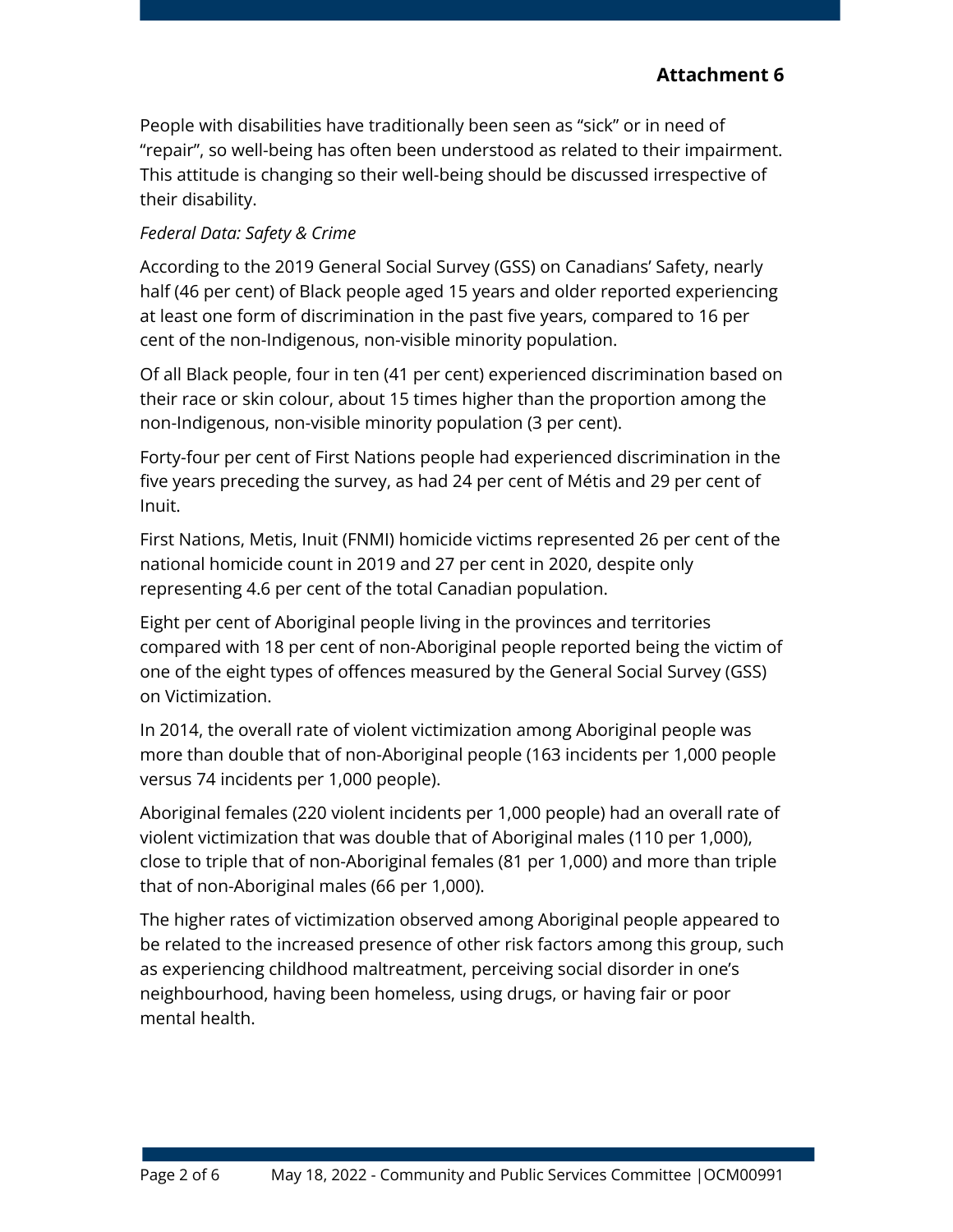### *Health*

57 per cent of FNMI people (568,940) reported suffering from long-term health problems, of which 17.7 per cent reported chronic mood disorders and 19 per cent reported chronic anxiety disorders. Canadian immigrants and refugees are roughly half as likely to receive mental health support/treatment.

19.7 per cent of FNMI people report not having a regular medical doctor. FNMI experience a life expectancy 8.8 years lower than non-FNMI Canadians.

## *Poverty/Income Inequity*

24.2 per cent of FNMI households reported not having enough income to meet basic household needs, while 53.8 per cent of FNMI households reported having the bare minimum.

36.7 per cent of FNMI reported they would be unable to cover an unexpected expense of \$500.

29.8 per cent of Urban FNMI children live in poverty. This rate jumps to 51.2 per cent when a child or children are within a lone-parent household.

Amongst Urban FNMI people, 50 per cent lived in a rented dwelling versus 29 per cent of non-FNMI population.

11 per cent of FNMI people live in a dwelling that needs major repairs compared to 19.4 per cent non-Urban FNMI; 3.6 per cent live in a crowded dwelling compared to 18.3 per cent non-Urban FNMI.

Median FNMI household income in 2016 was \$34,205 against the Canadian 2016 Median Household income of \$57,000 or 40 per cent lower than the Canadian median.

### *Provincial Data*

FNMI represented 40.4 per cent of all custodial admissions (prison sentencing) in Alberta in 2019/20, this is 10.6 per cent higher than national FNMI custodial admissions. This is taken under consideration in the context that Edmonton has the second-highest urban FNMI population in Canada.

Unemployment amongst FNMI Albertans is 5.2 per cent higher than non-indigenous identities and 2.1 per cent higher in Alberta than the national average. Albertan FNMI had the highest unemployment rate of any province in 2021 at 13.7 per cent.

34.8 per cent of FNMI Albertans do not feel a sense of identity to their culture.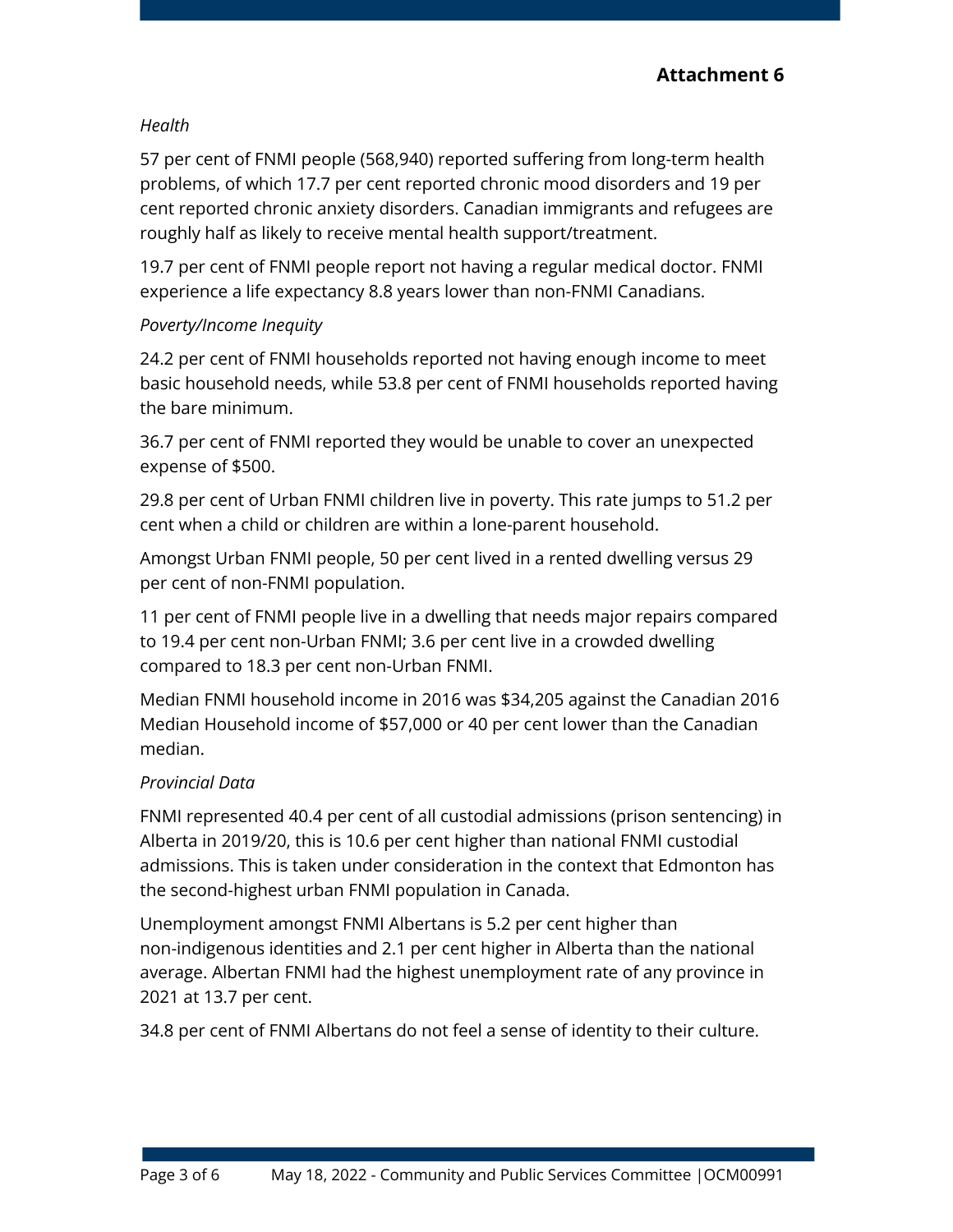27.6 per cent of FNMI Albertans report a negative sense of belonging to their culture.

## *Edmonton Data*

In a study of 50 major Canadian cities, Edmonton was tied for eighth on the dissimilarity index with a score of 0.23, signaling Edmonton FNMIs are moderately segregated from the broader community.

FNMI represents 9 per cent of Edmonton's total population but represents 60 per cent of the houseless population.

32 per cent of Edmonton's Islamic Community reported not to have adequate resources to practice social distancing during the COVID-19 Pandemic.

Edmonton's Islamic Community cited: social isolation (58 per cent), mental health (48 per cent) and providing food (32 per cent) as their largest struggles in the pandemic.

### *Social Forecast Insights*

Edmonton has significant ethnic diversity, with 46.2 per cent of people identifying as a conventional ethnic minority.

The gender Wage Gap is, as of 2020, \$0.87 to the male dollar.

Race, skin colour and ethnicity are reported to be the three most prevalent experiences of discrimination.

Anti-Asian racism followed worldwide trends due to COVID-19.

Increasing violent hate crimes are being experienced by Muslim women.

Domestic violence (against women) calls have risen by 48.6 per cent over the last 10 years.

50 per cent of Edmontonians reported experiencing racism or discrimination in 2020.

Edmonton's three largest minority communities are: East/South East Asian (15.3 per cent), South Asian (9.1 per cent) and FNMI (8.8 per cent).

### **Gap Analysis**

Data collection and use has been central to the development of the proposed Community Safety and Well-being Framework and will also inform the implementation of the Framework. The City understands that data use for this project must take into consideration the historical harm of data and prioritize transparency for how the data is being used and shared. The City will ensure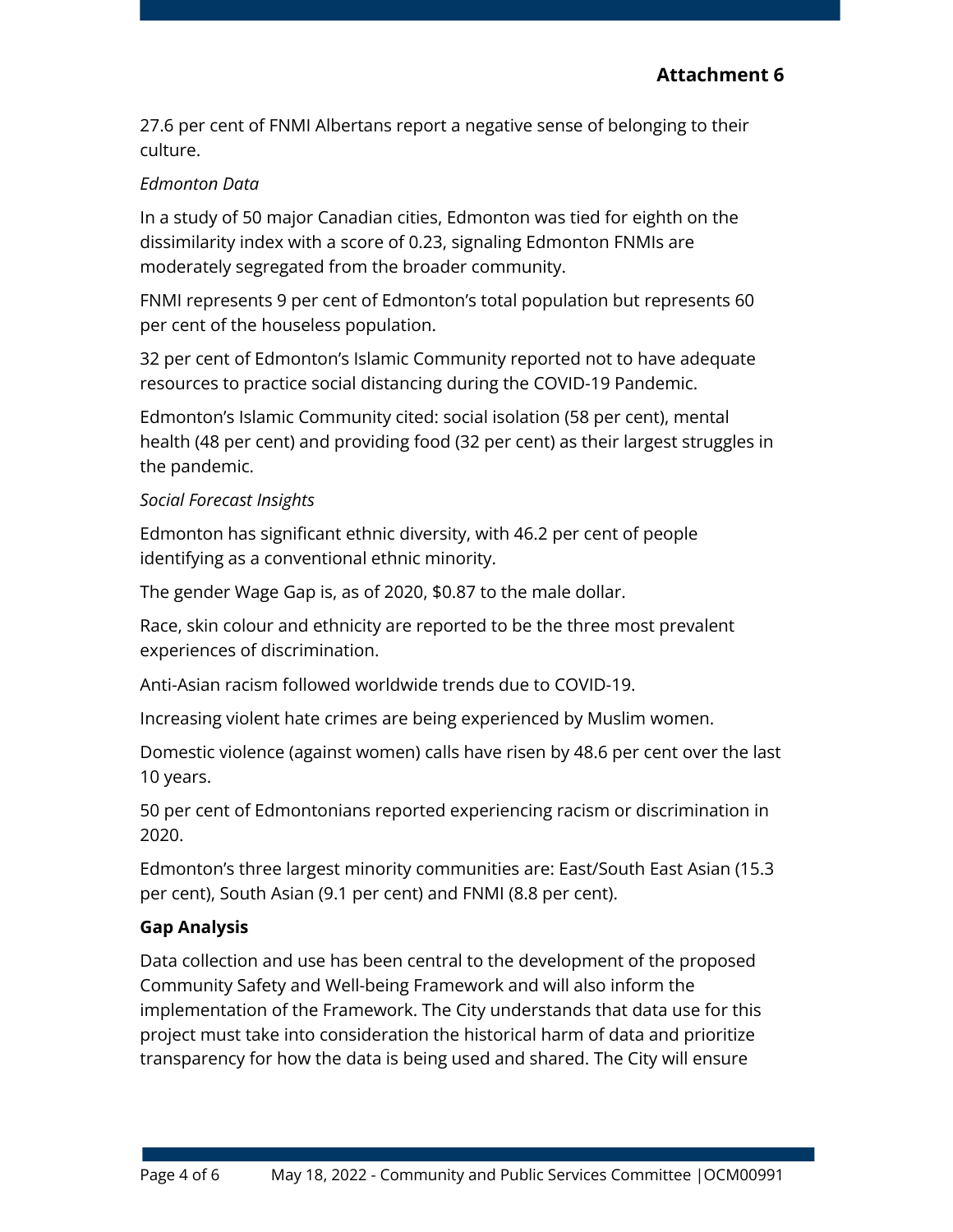that data collection includes the perspectives and voices of marginalized communities in how and why it is being done in order to avoid causing harm.

The development of a system of disaggregated race-based data collection inEdmonton is in early stages. Disaggregated data can support to better identify the challenges and problems and inform policy making, program development, and budget allocation more effectively and equitably.

Several initiatives led by Administration, such as RECOVER and CSWB, are working on collecting better data.

Edmonton Planning and Social Council wrote a report outlining both the dearth of disaggregated local data and recommendations on how to address this moving forward. Several local initiatives, such as the Edmonton Data for Racial Equity Collective, EndPovertyEdmonton and Coalitions Creating Equity, are also looking at strengthening their disaggregated race-based and gender-based data collection.

Edmonton Public School Board passed a Recommendation Report near the end of 2020 to create a model for the collection of race-based disaggregated data.

Unfortunately, there will be quite a bit of lead time before nuanced insights can be gained from these programs. Most are currently in the design and prototyping phases, which will take time to fully develop so it may be a few years until the data sets are robust enough to draw insights from.

Significant data does exist in these areas at provincial and national levels; in the short term, quantitative inferences could be drawn from these, complemented by qualitative studies and storytelling methods into the community, led by Administration, community organizations or through partnerships. Marginalized communities should be included in the ways stories are told about their communities and how the data is used to impact their communities.

Currently, the 2021 Federal Long Form Census is semi-aggregated, differentiating between the majority, visible minority and FNMI. At all levels of government, core demographic tracking is not nuanced to disaggregate between racial lines effectively. This is a major issue Statistics Canada is seeking to improve within the 2026 Census through a \$172 million investment.

The literature review focused primarily on available local data and news as well as regional and national data. Additional research on best practices for implementing GBA+ informed programs or equity measures could be useful.